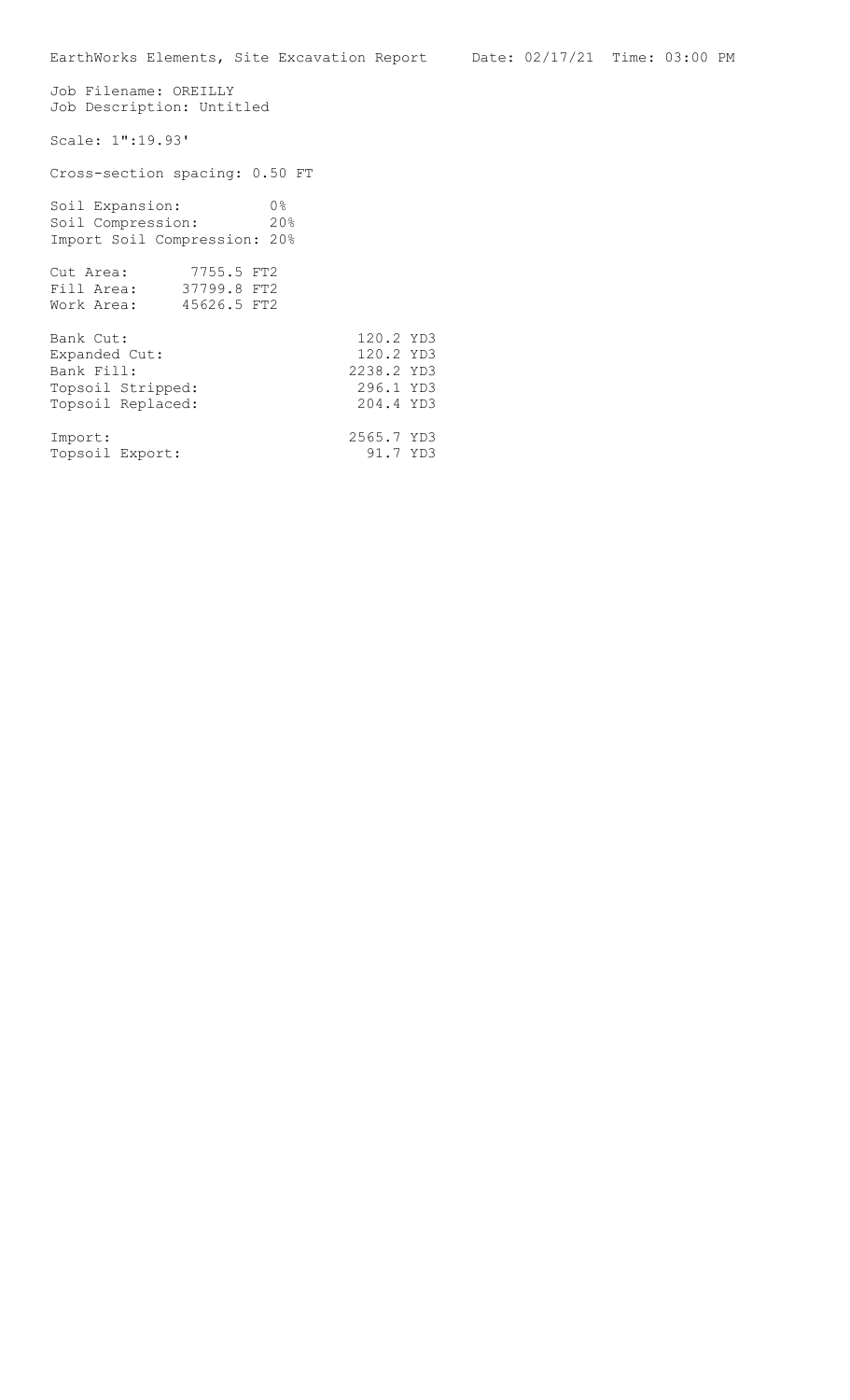| Job Description: Untitled                                                                                                                           |                                                                           |                                  |                                           |
|-----------------------------------------------------------------------------------------------------------------------------------------------------|---------------------------------------------------------------------------|----------------------------------|-------------------------------------------|
| Please note that the following information is based<br>solely on the areas' shape and depth and without<br>regard to Perimeters and Excluded Areas. |                                                                           |                                  |                                           |
| Area Name<br><b>BLDG</b>                                                                                                                            | Subtotal for Group: 15 7116.2                                             | 7116.2                           | Area, FT2 Perimeter, FT<br>338.0<br>338.0 |
| Demolition Area Name<br>PAVING TBR<br>CONCRETE TBR<br>BLDG SLAB TBR                                                                                 | Area, FT2 Perimeter, FT Volume, YD3<br>12586.0<br>837.4<br>4619.6         | 722.0<br>334.0<br>347.3          | 233.1<br>15.5<br>85.5                     |
| Subgrade Name<br>LD PAVING<br>LD PAVING<br>LD PAVING<br>Subtotal for Group: 1                                                                       | Area, FT2 Perimeter, FT Volume, YD3<br>996.5<br>998.1<br>2587.3<br>4581.9 | 139.8<br>150.2<br>311.0<br>601.0 | 27.7<br>27.7<br>71.9<br>127.3             |
| HD PAVING                                                                                                                                           | 13146.6                                                                   | 1031.2                           | 476.8                                     |
| Subtotal for Group: 3                                                                                                                               | 13146.6                                                                   | 1031.2                           | 476.8                                     |
| HD CONC PAVING                                                                                                                                      | 2092.1                                                                    | 254.1                            | 77.5                                      |
| HD CONC PAVING                                                                                                                                      | 794.3                                                                     | 119.7                            | 29.4                                      |
| HD CONC PAVING                                                                                                                                      | 190.2                                                                     | 55.2                             | 7.0                                       |
| Subtotal for Group: 5                                                                                                                               | 3076.6                                                                    | 428.9                            | 113.9                                     |
| SIDEWALK                                                                                                                                            | 1021.2                                                                    | 363.6                            | 25.2                                      |
| Subtotal for Group: 9                                                                                                                               | 1021.2                                                                    | 363.6                            | 25.2                                      |
| <b>BLDG</b>                                                                                                                                         | 7116.2                                                                    | 338.0                            | 263.6                                     |
| Subtotal for Group: 15                                                                                                                              | 7116.2                                                                    | 338.0                            | 263.6                                     |
| Topsoil Area, Stripped                                                                                                                              | Area, FT2                                                                 | Perimeter, FT                    | Volume, YD3                               |
| TOPSOIL                                                                                                                                             | 45630.0                                                                   | 864.5                            | 0.0                                       |
| Topsoil Stripped #2                                                                                                                                 | 17435.8                                                                   | 787.2                            | 215.3                                     |
| Topsoil Stripped #3                                                                                                                                 | 6544.2                                                                    | 372.9                            | 80.8                                      |

EarthWorks Elements, Dimensions Report Date: 02/17/21 Time: 03:00 PM

Job Filename: OREILLY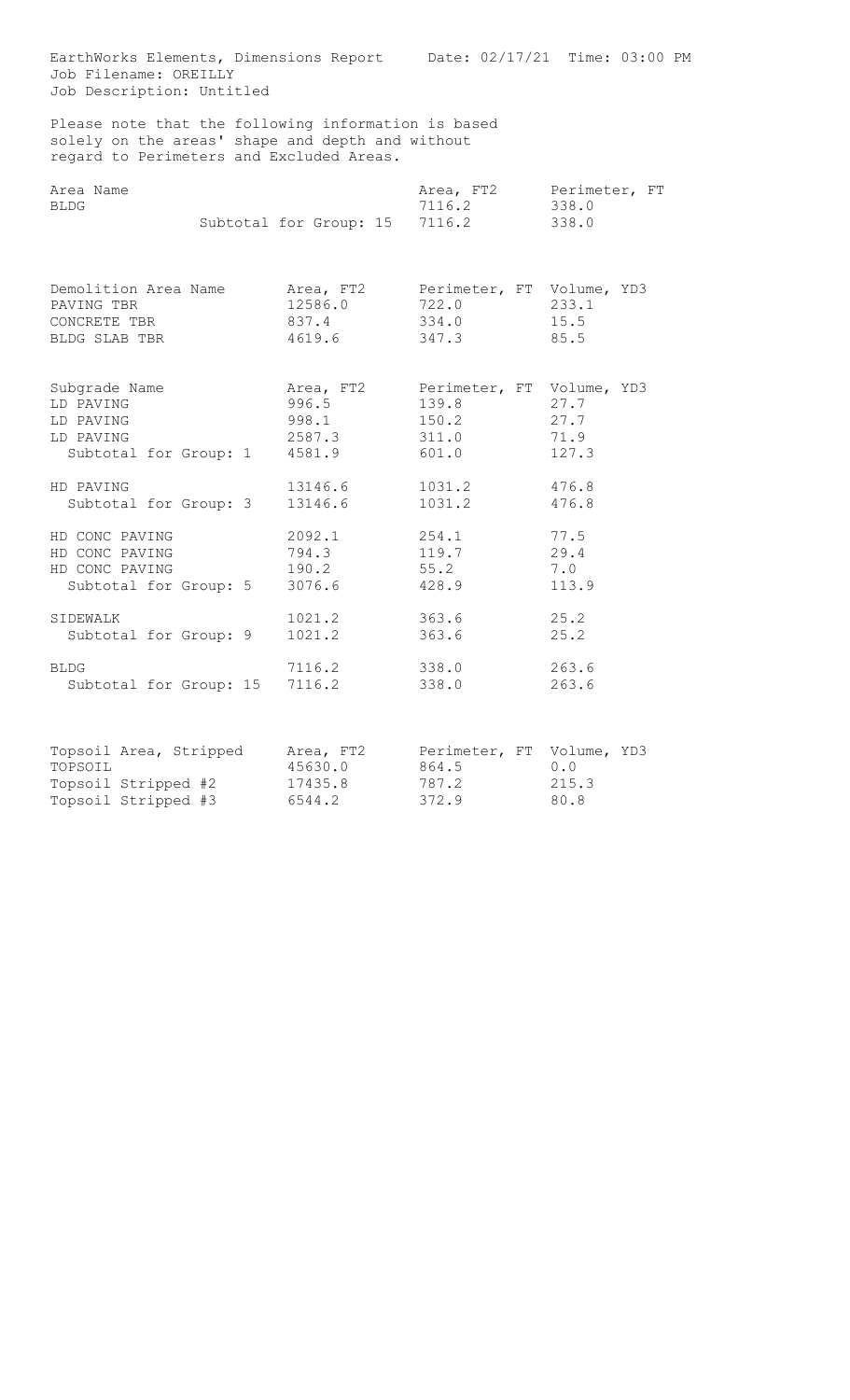EarthWorks Elements, Materials by Area Report Date: 02/17/21 Time: 03:00 PM Job Filename: OREILLY Job Description: Untitled

Please note that the following information is based solely on the areas' shape and depth and without regard to Perimeters and Excluded Areas.

| LD PAVING - None      |         |                                                           |                            |            |
|-----------------------|---------|-----------------------------------------------------------|----------------------------|------------|
| HMA SURFACE           |         |                                                           | 1.50 in 12.0 YD3 0.00 TON  |            |
| HMA BASE              |         |                                                           | 1.50 in 12.0 YD3 0.00 TON  |            |
| AGG                   |         |                                                           | 6.00 in 47.9 YD3 0.00 TON  |            |
|                       |         |                                                           |                            |            |
| LD PAVING - None      |         |                                                           |                            |            |
| HMA SURFACE           |         |                                                           | 1.50 in 4.6 YD3 0.00 TON   |            |
| HMA BASE              |         | 1.50 in 4.6 YD3                                           |                            | $0.00$ TON |
| AGG                   |         | 6.00 in 18.5 YD3                                          |                            | $0.00$ TON |
| LD PAVING - None      |         |                                                           |                            |            |
| HMA SURFACE           |         |                                                           | 1.50 in 4.6 YD3 0.00 TON   |            |
| HMA BASE              |         |                                                           | 1.50 in 4.6 YD3 0.00 TON   |            |
| AGG                   |         |                                                           | 6.00 in 18.5 YD3 0.00 TON  |            |
|                       |         |                                                           |                            |            |
| HD PAVING - None      |         |                                                           |                            |            |
| HMA SURFACE           |         |                                                           |                            | $0.00$ TON |
| HMA BASE              |         |                                                           |                            | $0.00$ TON |
| AGG                   |         | 1.75 in 71.0 YD3<br>2.00 in 81.2 YD3<br>8.00 in 324.6 YD3 |                            | $0.00$ TON |
| HD CONC PAVING - None |         |                                                           |                            |            |
| CONCRETE              |         |                                                           | 6.00 in 38.7 YD3 0.00 TON  |            |
| <b>BASE COURSE</b>    |         |                                                           | 6.00 in 38.7 YD3 0.00 TON  |            |
|                       |         |                                                           |                            |            |
| HD CONC PAVING - None |         |                                                           |                            |            |
| CONCRETE              |         |                                                           | 6.00 in 14.7 YD3 0.00 TON  |            |
| BASE COURSE           |         | 6.00 in 14.7 YD3                                          |                            | $0.00$ TON |
|                       |         |                                                           |                            |            |
| HD CONC PAVING - None |         |                                                           |                            |            |
| CONCRETE              |         | 6.00 in 3.5 YD3                                           | 6.00 in 3.5 YD3 0.00 TON   |            |
| BASE COURSE           |         |                                                           |                            | $0.00$ TON |
| SIDEWALK - None       |         |                                                           |                            |            |
| SIDEWALK              |         |                                                           | 4.00 in 12.6 YD3 0.00 TON  |            |
| BASE COURSE           |         |                                                           | 4.00 in 12.6 YD3 0.00 TON  |            |
|                       |         |                                                           |                            |            |
| BLDG - None           |         |                                                           |                            |            |
| <b>BLDG</b>           |         |                                                           | 6.00 in 131.8 YD3 0.00 TON |            |
| BASE 304              | 6.00 in | 131.8 YD3                                                 |                            | $0.00$ TON |